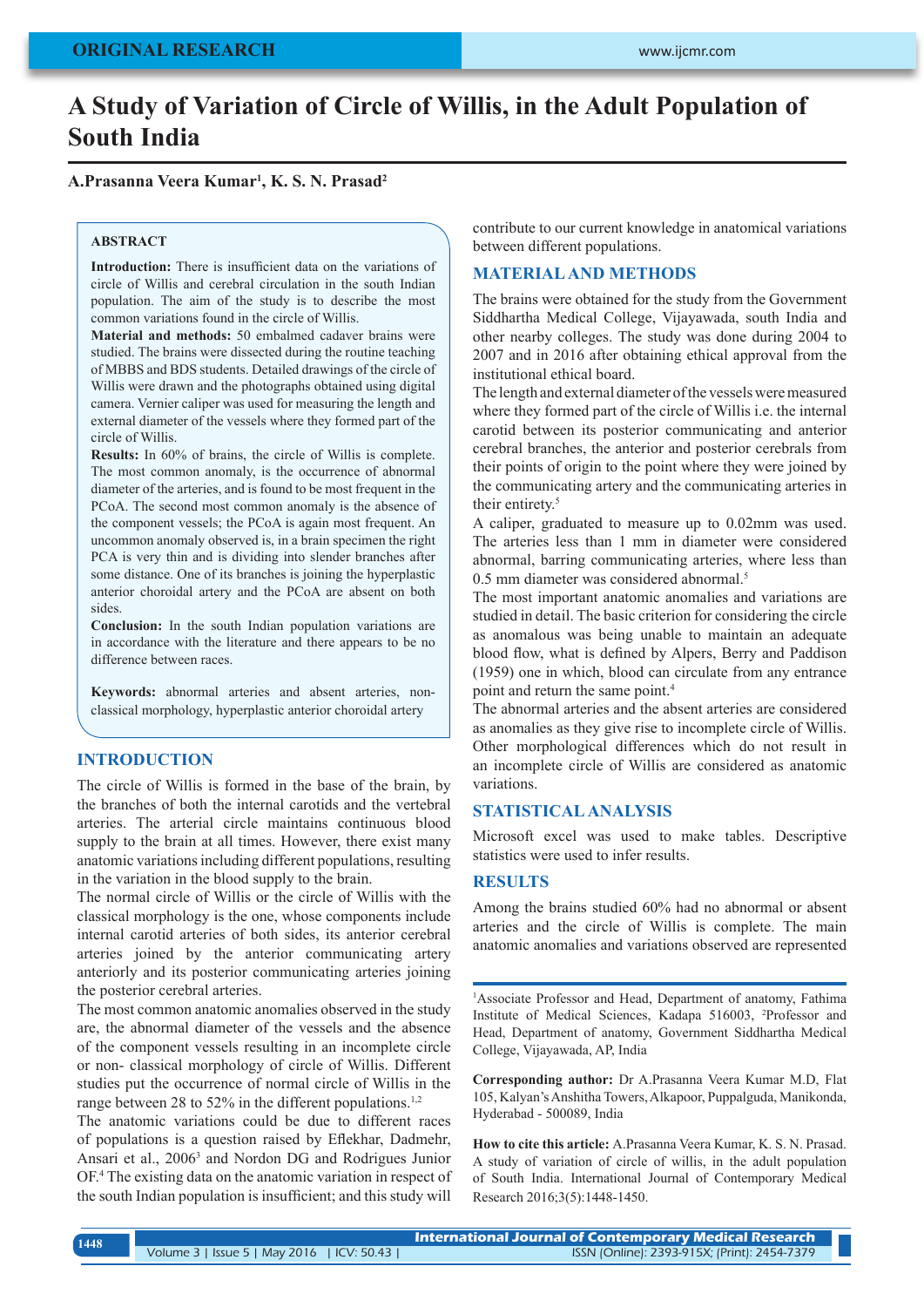| Artery                                              | Anatomic variation/anomaly                                         |           | <b>Number</b>            | $\frac{0}{0}$  |  |  |
|-----------------------------------------------------|--------------------------------------------------------------------|-----------|--------------------------|----------------|--|--|
| <b>ACoA</b>                                         | Double                                                             | Variation | 2                        | 4              |  |  |
| <b>ACoA</b>                                         | Abnormal diameter                                                  | Anomaly   | $\overline{4}$           | 8              |  |  |
| <b>ACA</b>                                          | Triple ACA in A2 segment / Accessory ACA generation                | Variation | $\overline{2}$           | 4              |  |  |
| <b>ACA</b>                                          | Anastomosis with the other ACA                                     | Variation | 4                        | 8              |  |  |
| Right ACA                                           | Abnormal diameter                                                  | Anomaly   |                          | $\mathfrak{D}$ |  |  |
| Right PCA                                           | Abnormal diameter                                                  | Anomaly   |                          | $\mathfrak{D}$ |  |  |
| Right PCA                                           | Thin and dividing into slender branches / Uncommon origin from ICA | Anomaly   |                          | $\overline{c}$ |  |  |
| Left PCA                                            | Abnormal diameter                                                  | Anomaly   |                          | $\mathfrak{D}$ |  |  |
| Right PCoA                                          | Abnormal diameter                                                  | Anomaly   | 4                        | 8              |  |  |
| Left PCoA                                           | Abnormal diameter                                                  | Anomaly   | $\mathfrak{D}$           | $\overline{4}$ |  |  |
| Right PCoA                                          | Absent                                                             | Anomaly   | $\overline{2}$           | 4              |  |  |
| Left PCoA                                           | Absent                                                             | Anomaly   | $\overline{2}$           | 4              |  |  |
| Both PCoA                                           | Absent                                                             | Anomaly   | $\mathfrak{D}_{1}^{(1)}$ | 4              |  |  |
| Table-1: Showing anatomic anomalies and variations. |                                                                    |           |                          |                |  |  |

in the Table 1.

The most common anomaly in the study is the occurrence of abnormal diameter of the arteries. It is most frequently seen in the PCoA. Out of the six observed (12%), four are present on the right side (8%) and two on the left side (4%). The ACoA is of abnormal diameter in (8%), the PCA has two abnormal arteries one on each side (4%) and ACA has one present on the right side (2%).

The second most common anomaly observed is the absence of component vessels; the PCoA is absent in 12%; both sides absent in 4%, left side absent in 4%, right side absent in 4%. An uncommon anomaly observed in the study is, in a brain specimen the right PCA is very thin and is dividing into slender branches after some distance. One of its branches is joining hyperplastic anterior choroidal artery and PCoA are absent on both sides (Figure-1).

The variations which did not affect the circle and observed in the study include: the ACA has anastomoses between them in 8% (Fig. 2), a third ACA or an accessory ACA generation in A2 segment in 4%, and the ACoA is double in two specimens (4%).

The Table 2 shows the distribution of non-classical morphology observed in the study, which is 40% (100%), and it is found that most of the non-classical morphology existed in the posterior circulation with 75 %; on the right side of brain 50%; in the anterior circulation 25% out of which the median is 20 %.

## **DISCUSSION**

The number of brains with non-classic morphology is 40%. The non- classic morphology according to the literature ranged between 48% -71.7%.<sup>1,2</sup>

In the anterior circulation, the ACoA is of abnormal diameter in (8%). This is quite significant because according to literature rarely (1%) of the ACoA is aplastic.3,6 The ACA has anastomoses between them in 8% with a short fused A2 trunk and one among the ACA is found to be dominant in the A2 segment. A fused short A2 trunk is more commonly found.<sup>4</sup> In the A2 segment of the ACA, one ACA is found to be dominant and provides blood supply to both hemispheres in its distal aspect of the cerebral hemispheres.<sup>6</sup> The third ACA or an accessory ACA generation in A2 segment in the study is found in two brain specimens (4%) and is found

| <b>Side</b>                                                     | <b>Anterior</b> | <b>Posterior</b> | <b>Total</b> |  |  |
|-----------------------------------------------------------------|-----------------|------------------|--------------|--|--|
| Left                                                            | $0(0\%)$        | $6(30\%)$        | $6(30\%)$    |  |  |
| Right                                                           | 1(5%)           | 9(45%)           | $10(50\%)$   |  |  |
| Median                                                          | $4(20\%)$       | $0(0\%)$         | $4(20\%)$    |  |  |
| Total                                                           | 5(25%)          | 15(75%)          | $20(100\%)$  |  |  |
| <b>Table-2:</b> Showing number of alterations per location. N%. |                 |                  |              |  |  |



**Figure-1:** Showing the right PCA dividing into branches and a branch joining the hyperplastic AChA and absence of PCoA on both sides.



**Figure-2:** Showing fused ACA with a short stem.